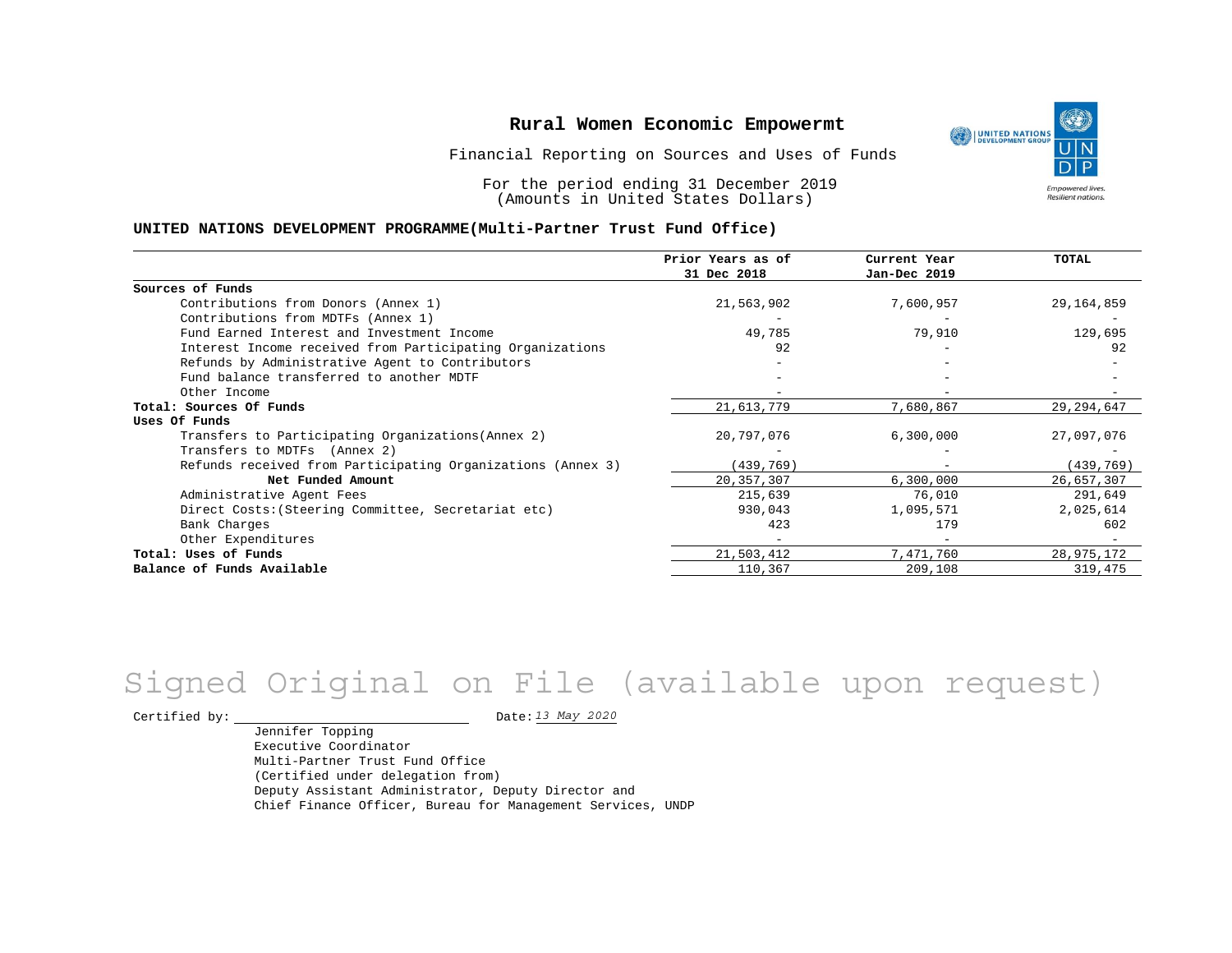

Financial Reporting on Sources and Uses of Funds

For the period ending 31 December 2019 (Amounts in United States Dollars)

#### **UNITED NATIONS DEVELOPMENT PROGRAMME(Multi-Partner Trust Fund Office)**

**Annex - 1: Contributions**

|                                | Prior Years as of | Current Year | TOTAL        |
|--------------------------------|-------------------|--------------|--------------|
|                                | 31 Dec 2018       | Jan-Dec 2019 |              |
| From Contributors              |                   |              |              |
| GOVERNMENT OF NORWAY           | 2,841,379         | 3,286,591    | 6,127,970    |
| SWEDISH INT'L DEVELOPMENT COOP | 18,722,523        | 4,314,366    | 23,036,889   |
| Total: Contributions           | 21,563,902        | 7,600,957    | 29, 164, 859 |

# Signed Original on File (available upon request)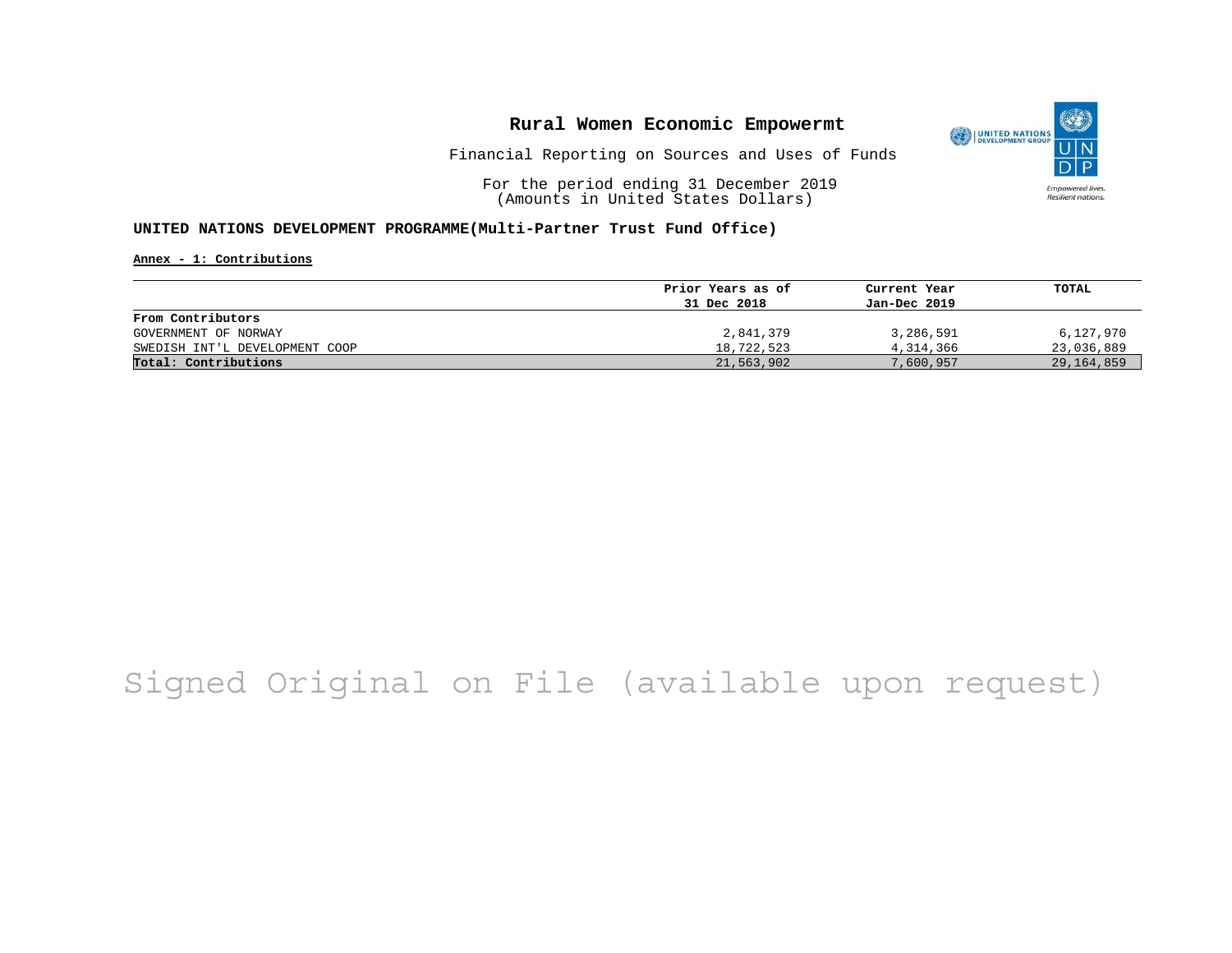

Financial Reporting on Sources and Uses of Funds

For the period ending 31 December 2019 (Amounts in United States Dollars)

#### **UNITED NATIONS DEVELOPMENT PROGRAMME(Multi-Partner Trust Fund Office)**

**Annex - 2: Transfers**

|                                | Prior Years as of | Current Year | TOTAL      |
|--------------------------------|-------------------|--------------|------------|
|                                | 31 Dec 2018       | Jan-Dec 2019 |            |
| To Participating Organizations |                   |              |            |
| FAO                            | 5,369,597         | 2,243,868    | 7,613,465  |
| IFAD                           | 2,362,040         | 957,924      | 3,319,964  |
| UNWOMEN                        | 6,818,660         | 1,754,738    | 8,573,398  |
| WFP                            | 7,181,183         | 2,439,041    | 9,620,224  |
| Total Transfers                | 21,731,480        | 7,395,571    | 29,127,051 |

# Signed Original on File (available upon request)